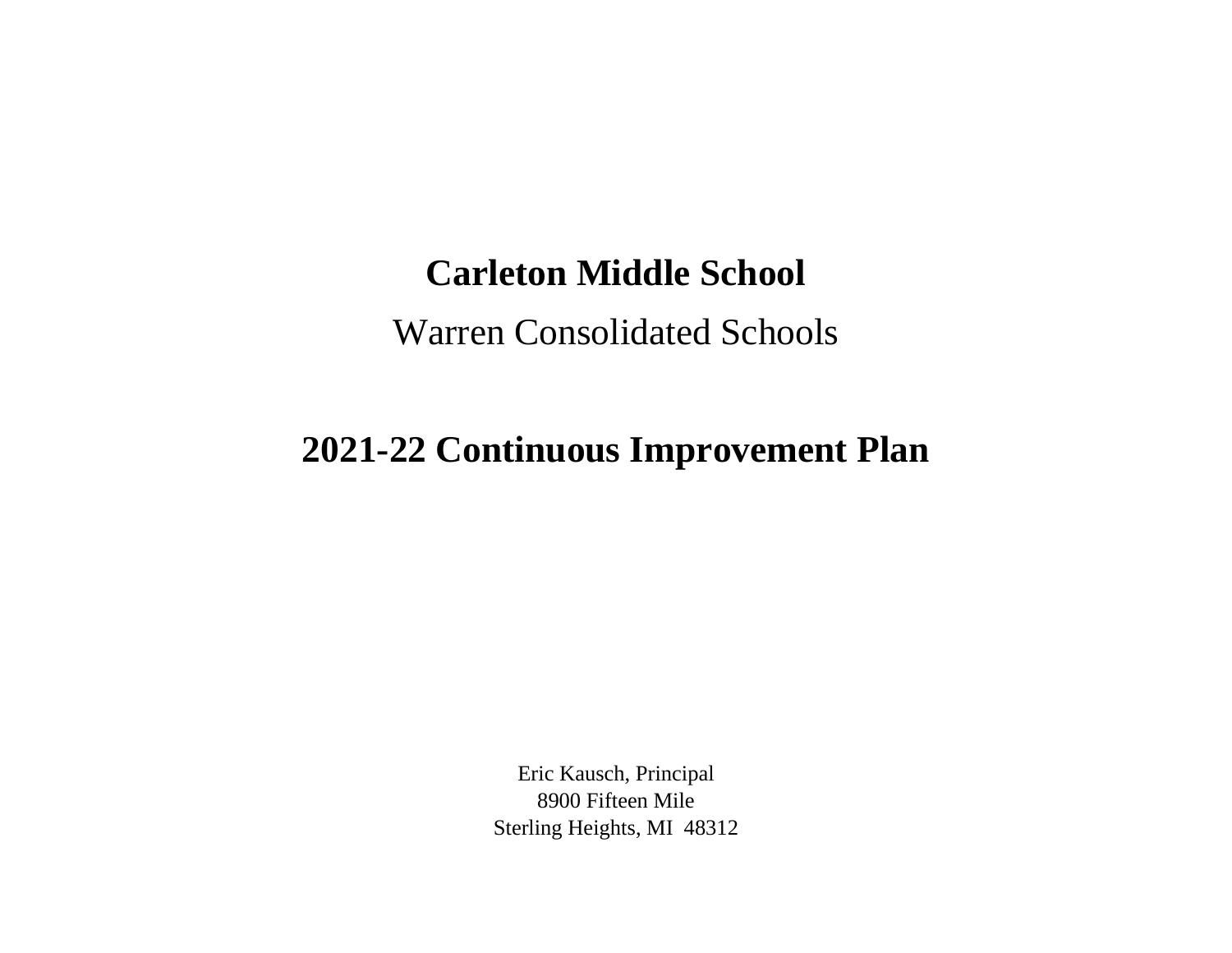**Using your building's data story and equity reflection, review your current improvement plan. Does this new information on equity lead to adjusting or adding any additional strategies or activities to your improvement plan? Indicate your goals below and any revisions for 2021-2022.**

| Goal 1                                                                        |                                                                                                                                                                                                                                   |  |
|-------------------------------------------------------------------------------|-----------------------------------------------------------------------------------------------------------------------------------------------------------------------------------------------------------------------------------|--|
| <b>SMART Goal Language</b>                                                    | All students at Carleton Middle School will be proficient in mathematics.                                                                                                                                                         |  |
| <b>Continuation Goal</b><br>(Yes or No)                                       | Yes                                                                                                                                                                                                                               |  |
| <b>Additional Strategies</b>                                                  |                                                                                                                                                                                                                                   |  |
| <b>Additional Activities</b>                                                  | Provide collaboration time to align the general education math classes with the Builder classes.<br>Data Collection and Analysis – revise current activity to include analysis of local assessments with a focus<br>on subgroups. |  |
| <b>Title I Funding Source</b><br><b>Update (must match Title</b><br>I budget) |                                                                                                                                                                                                                                   |  |
| <b>Other Funding Sources</b><br><b>Update</b>                                 |                                                                                                                                                                                                                                   |  |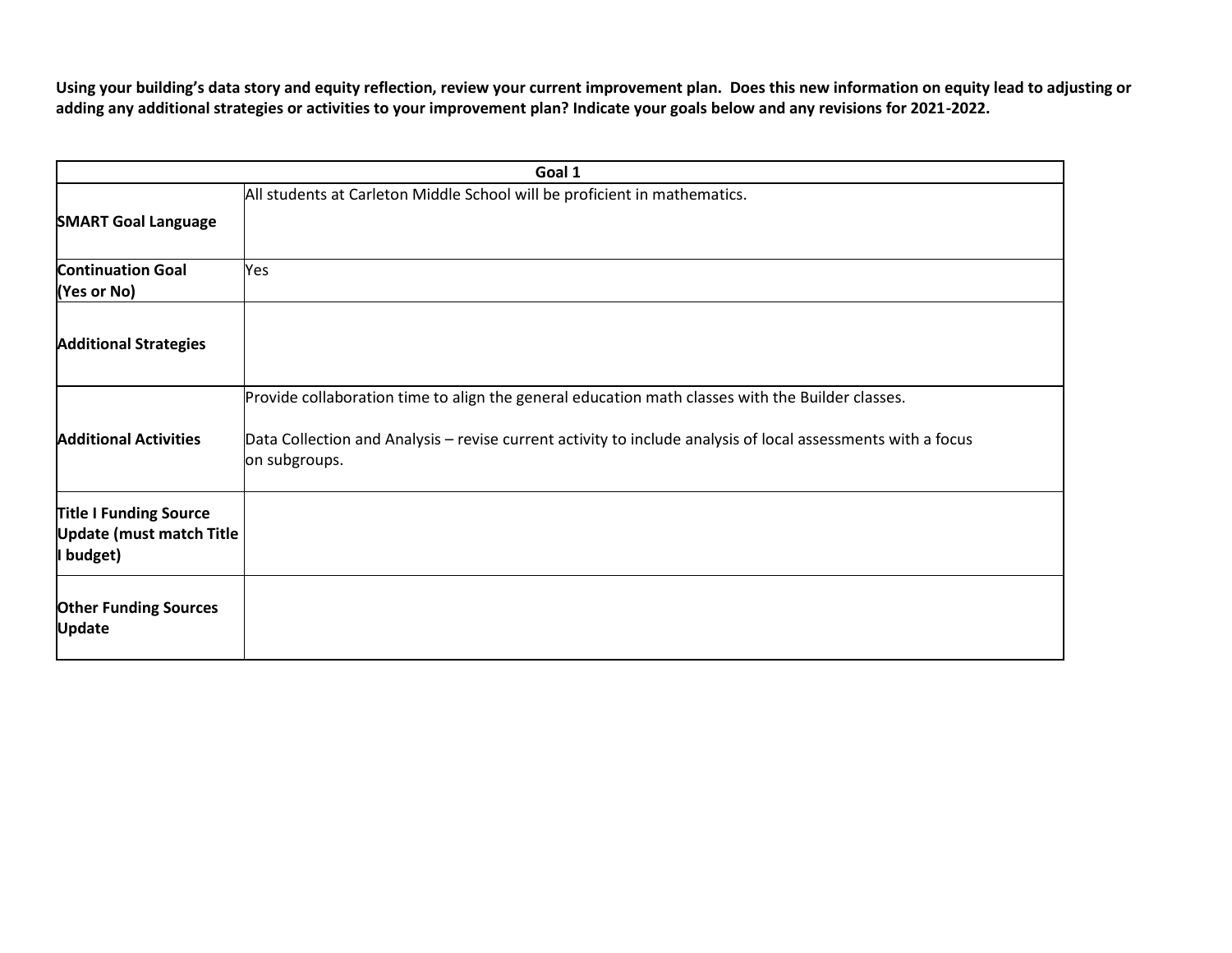| Goal 2                                                                 |                                                                                                                                                                                                                               |  |
|------------------------------------------------------------------------|-------------------------------------------------------------------------------------------------------------------------------------------------------------------------------------------------------------------------------|--|
| <b>SMART Goal Language</b>                                             | All students at Carleton Middle School will be proficient in reading.                                                                                                                                                         |  |
| <b>Continuation Goal</b><br>(Yes or No)                                | Yes                                                                                                                                                                                                                           |  |
| <b>Additional Strategies</b>                                           |                                                                                                                                                                                                                               |  |
| <b>Additional Activities</b>                                           | Provide collaboration time to align the general education ELA classes with the Builder classes.<br>Data Collection and Analysis - revise current activity to include analysis of local assessments with a focus on subgroups. |  |
| <b>Title I Funding Source</b><br>Update (must match Title I<br>budget) |                                                                                                                                                                                                                               |  |
| <b>Other Funding Sources</b><br><b>Update</b>                          |                                                                                                                                                                                                                               |  |